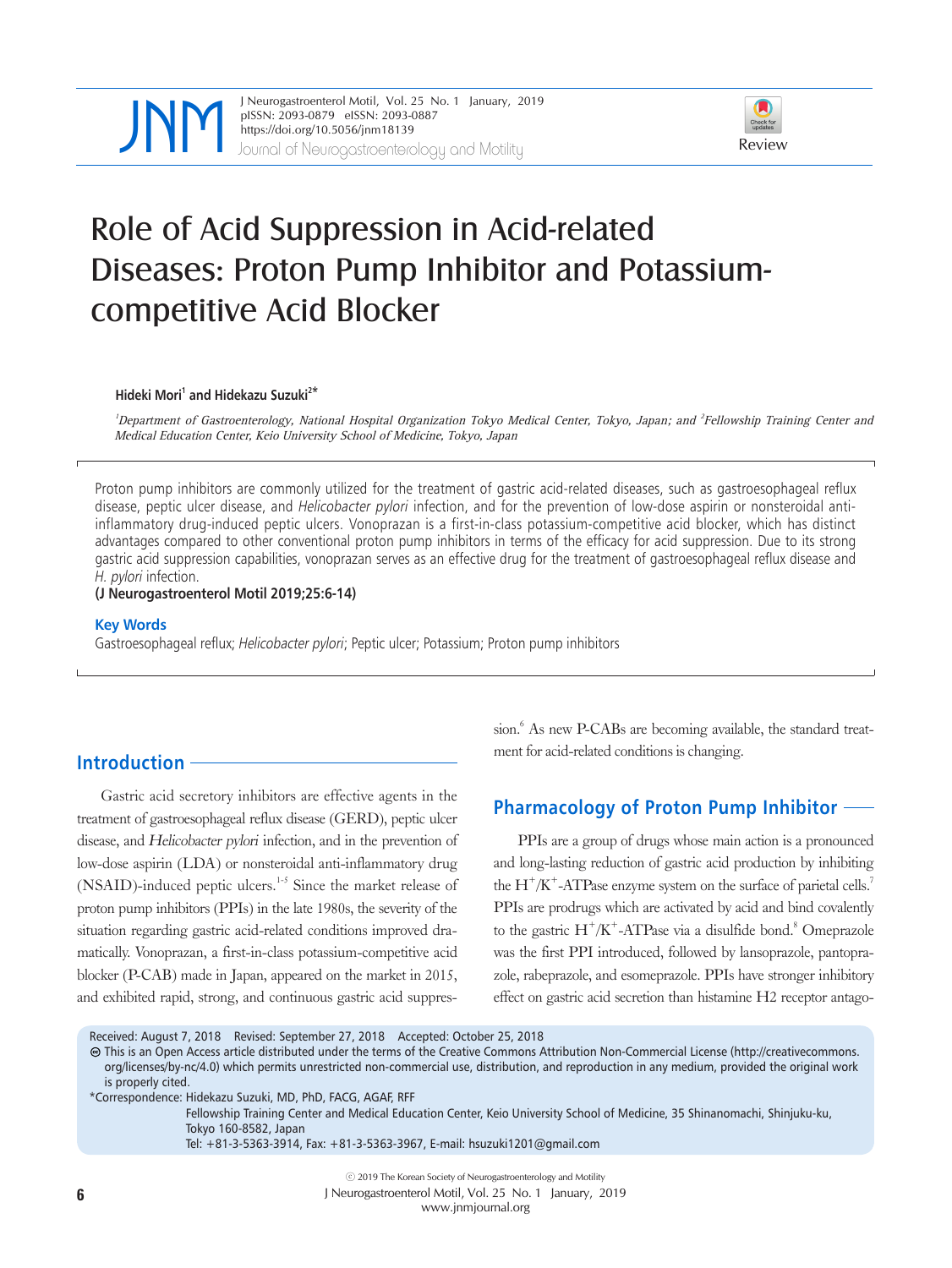nists (H2RAs).<sup>7</sup> PPIs are metabolized and inactivated by a number of cytochrome P450 (CYP) enzymes (CYP2C9, CYP2C8, CYP2C18, CYP2C19, CYPA3/4, CYP3A1A2, and CYP3A4), mainly CYP2C19 and CYP3A4.<sup>9</sup> The distribution of CYP2C19 phenotypes was divided into 4 phenotypes: extensive metabolizers (EM), intermediate metabolizers, ultra-rapid metabolizers, and poor metabolizers.<sup>10</sup> CYP2C19 is responsible for  $> 80\%$  of the metabolism of omeprazole, lansoprazole, and pantoprazole metabolism.<sup>11</sup> Esomeprazole, the S-isomer of omeprazole, is metabolized to a less extent by CYP2C19 than omeprazole.<sup>12</sup> Rabeprazole is mainly metabolized via a non-enzymatic reduction to rabeprazole thioether.<sup>9</sup> Therefore, the effectiveness of omeprazole and lansoprazole is sometimes insufficient in EM and ultra-rapid metabolizers.<sup>13</sup>

Another issue with PPIs is that the effect on gastric acid secretion is slow and reaches a plateau in 3-5 days because several doses are required to inhibit newly synthesized proton pumps and achieve maximal acid-inhibition. $14-16$ 

### **Pharmacology of Potassium-competitive Acid Blockers**

P-CAB is a class of drug that competitively blocks the potassium-binding site of the gastric  $H^+/K^+$ -ATPase.<sup>6</sup> The first P-CAB used in clinical practice was revaprazan, which has been available in South Korea and India since 2007. Revaprazan showed an early effect on acid suppression.<sup>17</sup> However, the effect was not superior to conventional PPIs for the treatment of endoscopic submucosal dissection-induced ulcers<sup>18</sup> and there are no reports that revaprazan is more effective than PPIs for the other gastric acid-related conditions. In 2015, vonoprazan became the second P-CAB available in the Japanese market, and it is now available in the Philippines, Singapore, and Thailand. Tegoprazan was approved as a treatment for GERD in South Korea since July 2018. Other P-CABs (YH4808, DWP14012, and KFP-H008) are still in clinical trials.<sup>19-23</sup>

Vonoprazan was significantly effective in the treatment of H. pylori infection, GERD, and LDA-induced peptic ulcers.<sup>6,24</sup> There are several advantages to using vonoprazan than conventional PPIs from a pharmacological point of view. It is rapidly absorbed in the small intestine where it accumulated in the canalicular membranes of parietal cells<sup>25</sup> and it shows a greater acid-inhibitory effect than those of esomeprazole and rabeprazole, as observed from the first day of administration.<sup>26</sup> It also has a longer duration of action. The pH 4 holding time ratios of vonoprazan were significantly longer than those of esomeprazole and rabeprazole.<sup>26</sup> It does not require acid activation, whereas PPIs are acid-activated prodrugs that re-

quire acid protection. In addition, vonoprazan has a higher value of alkaline pKa  $(> 9)$  than PPIs, and previous P-CABs can be easily protonated and accumulated at high concentrations in the intracellular canaliculi of parietal cells.<sup>6,8</sup> As such, vonoprazan is more stable in an acidic environment than PPIs.<sup>27</sup> In addition, vonoprazan is shown to have consistent acid suppression capabilities irrespective of CYP2C19. It is metabolized to its inactive form mainly by CY-P3A4, and partially also by CYP2B6, CYP2C19, CYP2D6, and SULT2A1, whereas most PPIs are mainly metabolized by CY-P2C19<sup>28</sup> Therefore, vonoprazan showed quite rapid, strong, and continuous gastric acid suppression when compared to conventional PPIs. Tegoprazan is another potent and highly selective inhibitor of gastric  $H^+/K^+$ -ATPase. Interestingly, tegoprazan evoked a gastric phase III contraction of the migrating motor complex in a canine model.19 YH4808 had a faster onset than esomeprazole and can maintain an intra-gastric acidity of  $pH > 4$  for a longer time during both day and night in healthy volunteers.<sup>20</sup> DWP14012 showed rapid and sustained suppression of gastric acid secretion in healthy volunteers.22 KFP-H008 showed a more effective, potent, and longer-lasting inhibitory action than lansoprazole in a rat model.<sup>23</sup> However, there are no reports about the usefulness of tegoprazan, YH4808, DWP14012, and KFP-H008 in actual clinical practice.

### **Gastroesophageal Reflux Disease**

For most patients with GERD, PPIs are the first choice of treatment.24 A recent Japanese guideline for GERD recommended the use of PPIs as first-line and maintenance treatments  $(Fig. 1A).^{29}$  PPIs were shown to be superior to H2RAs in healing erosive esophagitis and decreasing relapse rates.<sup>30-32</sup> A randomized study suggested that esomeprazole has a more rapid effect against heartburn and reflux symptoms than omeprazole, lansoprazole, and pantoprazole; however, there was no significant difference in the rate of endoscopic healing of reflux esophagitis at 8 weeks.<sup>33</sup> Despite this, most studies determined that there is no notable difference in effect among PPIs in terms of short-term symptom management.<sup>34</sup>

Vonoprazan could be the first-line drug in the future. In CYP2C19 EM patients with erosive esophagitis, 90.0% treated with vonoprazan (20 mg/day) achieved mucosal healing at 2 weeks compared with the 79.3% that were treated with lansoprazole ( $P$  <  $(0.01)$ .<sup>35</sup> Similarly, at 4 and 8 weeks, the proportion of patients with healed erosive esophagitis tended to be higher in the vonoprazan group than in the lansoprazole group (at 4 weeks 96.1% vs 90.9%,  $P < 0.05$ ; at 8 weeks 98.9% vs 94.5%,  $P < 0.03$ ).<sup>35</sup> Moreover, vonoprazan was more effective for severe erosive esophagitis (Los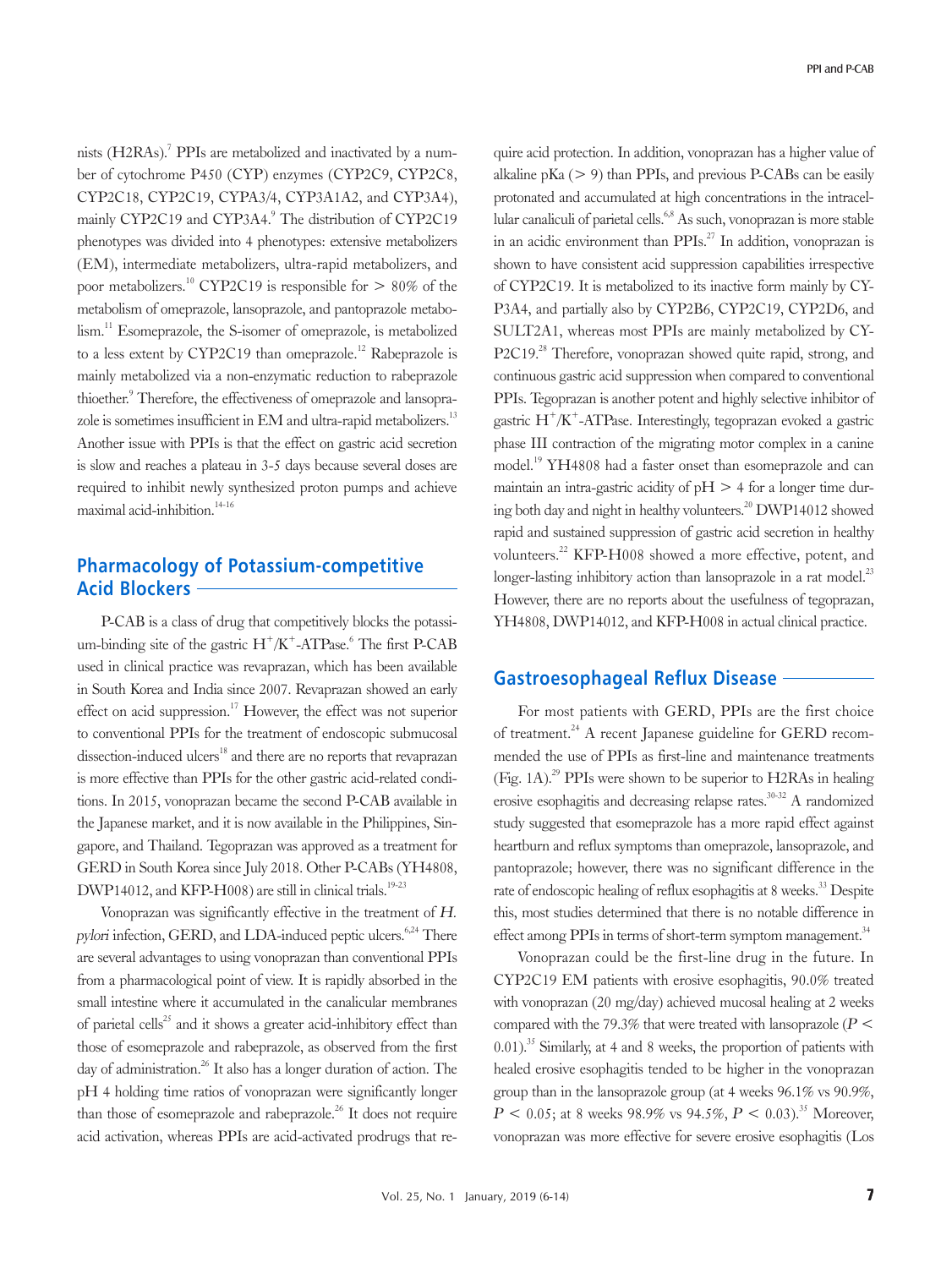

Figure 1. Strategy of gastroesophageal reflux disease (GERD) treatment. (A) Conventional strategy of GERD treatment (an abridged edition of the Evidence-based Clinical Practice Guidelines for GERD 2015 published by the Japanese Society of Gastroenterology).<sup>29</sup> Initial treatment is administration of proton pump inhibitor (PPI) standard dose for 8 weeks. Then, maintenance treatment is administration of PPI half dose daily. If incomplete healing occurs, maintenance with continuous PPI standard dose is permissible. On-demand PPI treatment is alternative management strategy. (B) The authors propose a new strategy of GERD treatment considering the effectiveness of potassium-competitive acid blocker (P-CAB). Initial treatment is 4-week treatment with P-CAB standard dose for severe erosive esophagitis. Four-week treatment with P-CAB or 8-week treatment with PPI are recommended as an initial therapy for mild erosive esophagitis or non-erosive reflux disease (NERD). Then, maintenance treatment is administration of P-CAB half dose daily. If incomplete healing, maintenance with continuous P-CAB standard dose is permissible. Continuous PPI standard or half dose daily is one of the options. On-demand P-CAB treatment is a workable alternative management strategy. The severity of reflux esophagitis is classified according to the Los Angeles classification. EE, erosive esophagitis.

Angeles classification grades C/D) than lansoprazole (at 8 weeks 98.7% vs 87.5%,  $P < 0.01$ ) and had more rapid effectiveness (at 2 weeks 88.0% vs 63.9%,  $P < 0.01$ ; at 4 weeks 96.0% vs 80.6%,  $P \leq 0.03$ <sup>35</sup>. Therefore, vonoprazan is highly effective for patients with more severe erosive esophagitis and CYP2C19 EM patients.

Even in whole patients, vonoprazan is more effective than lansoprazole at each time point (at 2 weeks  $90.7\%$  vs  $81.9\%, P \leq 0.01;$ at 4 weeks 96.6% vs 92.5%,  $P < 0.01$ ; at 8 weeks 99.0% vs 95.5%,  $P \leq 0.01$ ). On the other contrary, no data showed that P-CAB was effective to relieve the symptoms of mild esophagitis and NERD.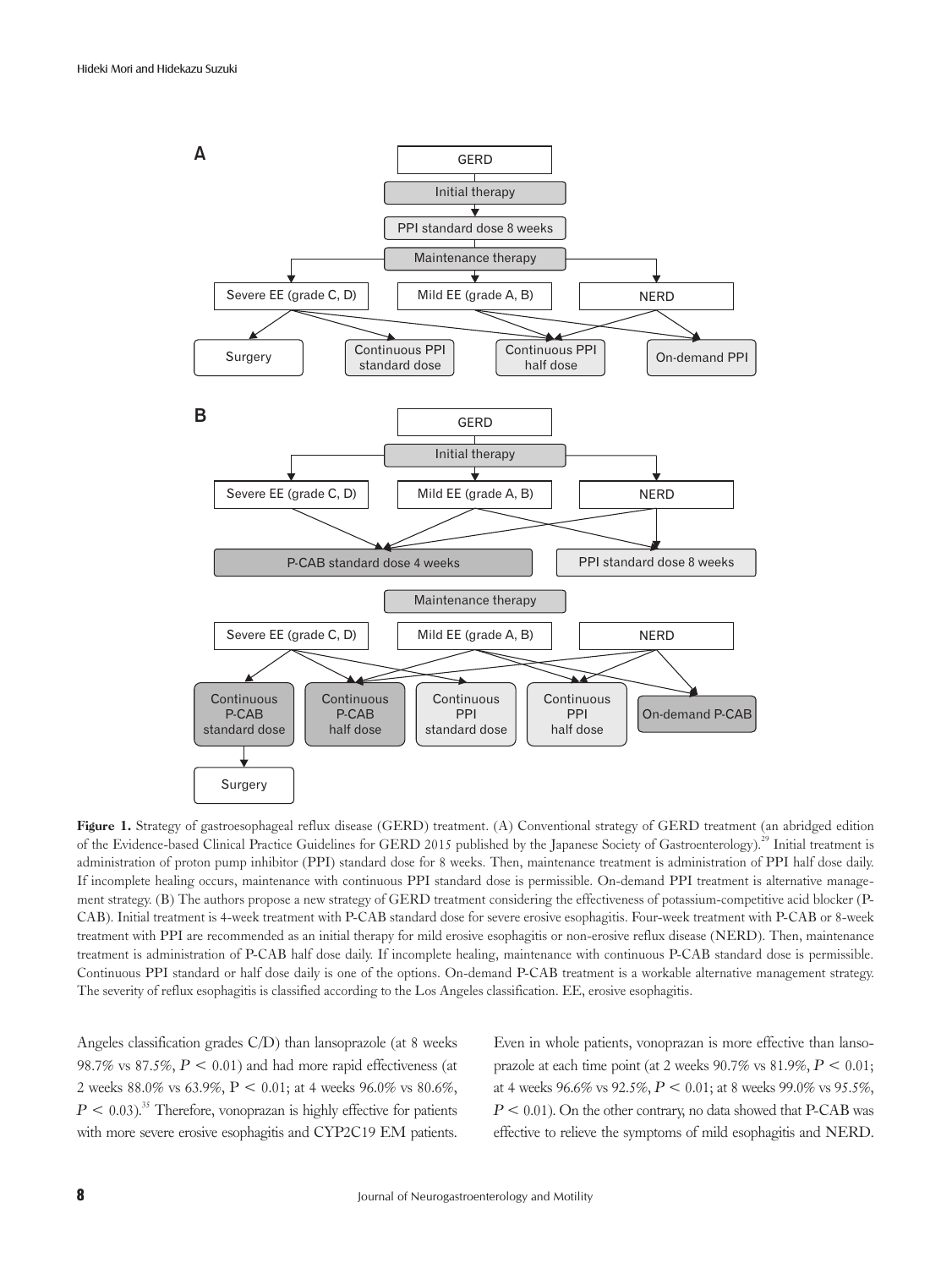A non-randomized, controlled trial reported that 4-week treatment with vonoprazan (20 mg/day) was effective to relieve symptoms in 66.7% of NERD patients and 53.8% of PPI-resistant NERD patients.<sup>36</sup> In summary, 4-week treatment with vonoprazan (20 mg/ day) was effective as an initial therapy for severe erosive esophagitis (Fig. 1B), and 4-week treatment with vonoprazan and 8-week treatment with a PPI were recommended as initial therapies for mild erosive esophagitis and NERD (Fig. 1B). Conventionally, double dose PPI therapy, combination therapy of PPI and H2RA and the addition of a prokinetic agent to PPI were used for PPIresistant reflux esophagitis (Fig. 2A).<sup>37-40</sup> Vonoprazan seems to be effective for PPI-resistant reflux esophagitis.<sup>41</sup> Twenty-four PPIresistant reflux esophagitis patients were enrolled in this study and 58.3% had severe erosive esophagitis. In total, 87.5% of the whole patients and 85.7% of severe erosive esophagitis patients achieved endoscopic healing of erosive esophagitis at 4 weeks after drug change from PPI to vonoprazan (20 mg/day).<sup>41</sup> In addition, the symptoms of GERD were significantly improved from the day after drug change.<sup>41</sup> Vonoprazan (40 mg/day) rescue therapy may also be useful for PPI-resistant reflux esophagitis.42 Shinozaki et  $al<sup>43</sup>$  reported that vonoprazan (10 mg/day; maintenance dose) treatment is also effective for PPI-resistant reflux esophagitis. Thus, we believe that the first choice for the treatment of PPI-resistant reflux esophagitis will be vonoprazan in the near future (Fig. 2B). There is no evidence of P-CAB plus prokinetic combination treatment for PPI-resistant reflux esophagitis until now. Further study is needed to additional effect of prokinetics on P-CAB based treatment.

Continuous administration of vonoprazan (10 mg/day or 20 mg/day) is more efficacious than that of lansoprazole (15 mg/day) in maintaining healed erosive esophagitis.<sup>44</sup> Therefore, at present, the optimal maintenance strategy for erosive esophagitis is continuous administration of vonoprazan at 10 mg/day (Fig. 1B). In addition, on-demand PPI therapy is an attractive option for long-term management of GERD. However, because of the slow onset of action of PPIs, their efficacy is sometimes insufficient.<sup> $45$ </sup> Umezawa et al<sup>46</sup> showed that on-demand therapy using vonoprazan is more effective than continuous PPI treatment as an alternative maintenance therapy for patients with mild erosive esophagitis. These data could change the strategy of GERD treatment around the world (Fig. 1B). Comparative clinical studies are being conducted on an every-other-day administration of vonoprazan (20 mg/day) and lansoprazole (15 mg/day) as maintenance treatments for erosive esophagitis.47 There is little evidence on other P-CABs being used to successfully treat GERD. A phase-III clinical trial on reflux esophagitis is currently being conducted in Korea to compare the



Figure 2. Strategy of proton pump inhibitor (PPI)-resistant gastroesophageal reflux disease (GERD) treatment. (A) Conventional strategy of PPI-resistant GERD treatment (an abridged edition of the Evidence-based Clinical Practice Guidelines for GERD 2015 published by the Japanese Society of Gastroenterology).<sup>29</sup> First choice is double dose PPI therapy. Switching to the other PPI is an option. Addition of prokinetics to PPI is effective in some cases. (B) The authors propose a new strategy of PPI-resistant GERD treatment. First choice is administration of potassium-competitive acid blocker (P-CAB) standard dose. Addition of prokinetics to P-CAB may have an additional effect.

safety and efficacy of a new P-CAB, tegoprazan (50 mg and 100 mg), with those of esomeprazole 40 mg. $^{6}$ 

#### **Helicobacter pylori Eradication**

Induction of a strong acid inhibition stimulates growth of H. pylori and increases the bactericidal effect of amoxicillin, hence, PPIs are important for  $H$ . pylori eradication.<sup>48</sup> A meta-analysis revealed that high-dose PPIs are more effective than standarddose for curing an H. pylori infection.<sup>49</sup> CYP2C19 polymorphisms are associated with the efficacy of PPI-based H. pylori eradication therapy. The eradication rates of triple omeprazole and lansoprazole therapies were lower in EM than in the other groups.<sup>50,51</sup> Eradication regimens involving esomeprazole, rabeprazole, and new generation PPIs showed better overall H. pylori eradication rates (especially those in CYP2C19 EM patients) than those involving omeprazole, lansoprazole, and pantoprazole.<sup>52</sup>

Vonoprazan-amoxicillin-clarithromycin triple regimen dramatically improved the eradication rate of first-line H. pylori treatment. The eradication rate was 92.6% with vonoprazan-based triple therapy versus  $75.9\%$  with lansoprazole-based triple therapy.<sup>53</sup> The eradication rate was significantly higher with vonoprazan compared with lansoprazole in those patients infected with clarithromycin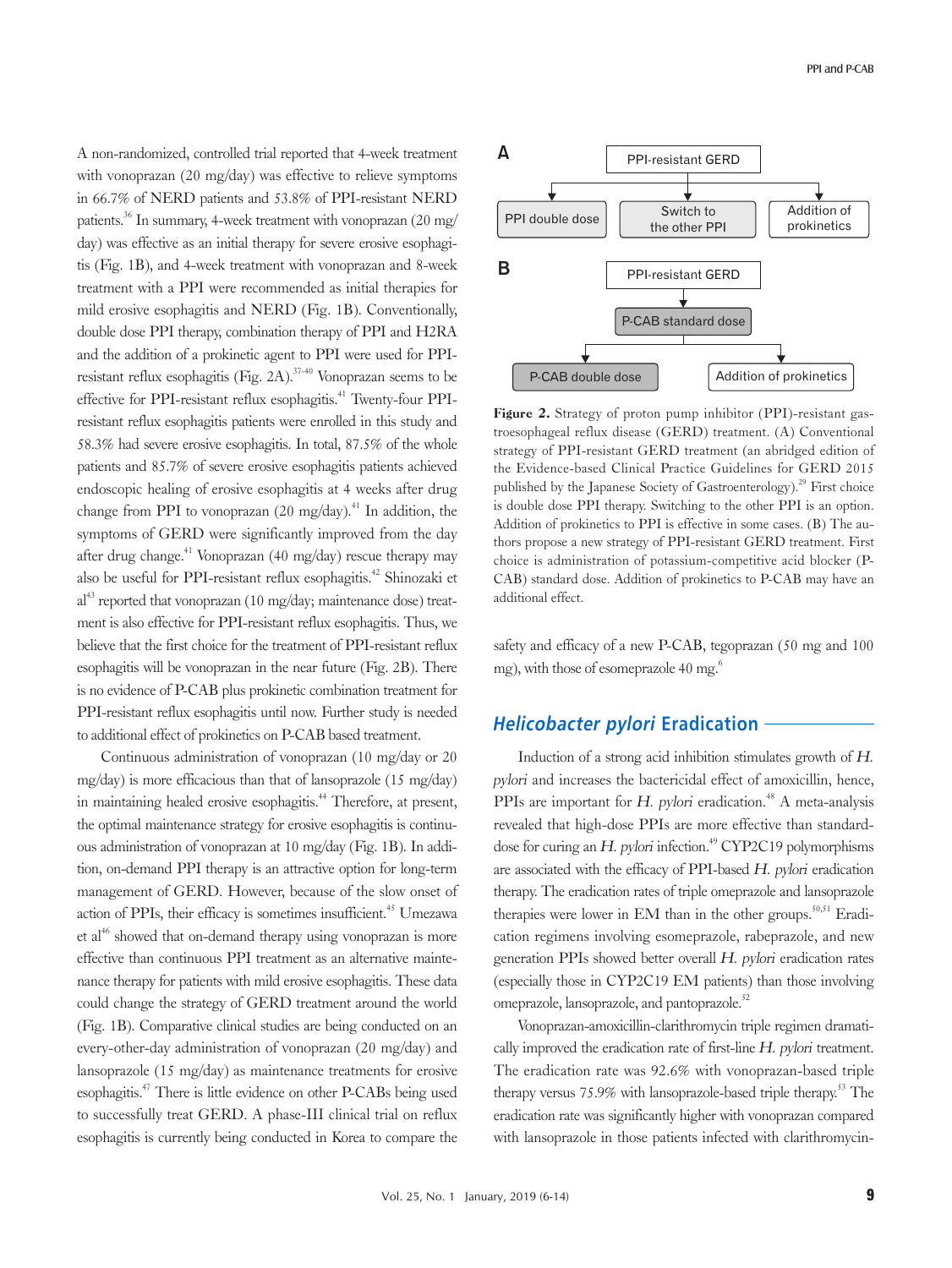resistant strains (82.0% vs  $40.0\%, P \le 0.01$ ).<sup>53</sup> In CYP2C19 EM patients, the eradication rate of vonoprazan-based triple therapy was significantly higher than that of lansoprazole-based triple therapy (92.9% vs 75.0%,  $P < 0.01$ ).<sup>53</sup> In CYP2C19 PM patients, there was no significant difference, but the rate of vonoprazan-based triple therapy was high compared with the rate of lansoprazole-based triple therapy (90.9% vs 81.3%,  $P = NS$ ). Conversely, the rate of the second-line metronidazole and amoxicillin-based triple therapy did not differ significantly between the PPI and vonoprazan groups (96.8% vs 90.5%,  $P = NS$ ).<sup>54</sup> A meta-analysis showed that vonoprazan- and conventional PPI-based therapies are similarly effective in eradicating clarithromycin-susceptible H. pylori strains (95.4% vs 92.8%,  $P = 0.230$ ), and that vonoprazan-based triple therapy was significantly superior to PPI-based therapy in treating patients infected with clarithromycin-resistant H. pylori strains (82.0% vs  $40.0\%, P \leq 0.01$ .<sup>55</sup> Ono et al<sup>56</sup> showed that a clarithromycin-metronidazole-vonoprazan regimen had greater efficacy than clarithromycin-metronidazole-PPI regimen for penicillin allergy patients (92.9% vs 54.6%,  $P < 0.01$ ). There is geographic distribution of resistance to clarithromycin and metronidazole in H. pylori. High resistance to clarithromycin and low resistance to metronidazole are found in Japan.<sup>57</sup> Further studies are needed to evaluate the efficacy of vonoprazan-based therapy because vonoprazan has been approved only in Japan, Philippines, Singapore, and Thailand at this time. The Maastricht V/Florence Consensus Report recommended that the optimal regimen should be selected with the prevalence of antibiotic resistance rates (Fig.  $3A$ ).<sup>58</sup> Amoxicillin-clarithromycin-PPI triple therapy without prior susceptibility testing should be abandoned when the clarithromycin resistance rate in the region is more than  $15\%$ .<sup>58</sup> In the area with high resistance to clarithromycin and low resistance to metronidazole, amoxicillin-metronidazole-PPI triple regimen is recommended.<sup>58</sup> In the area with dual resistance to clarithromycin and metronidazole, bismuth quadruple therapy is recommended. As a rescue treatment, bismuth quadruple therapy or quinolone-containing therapy is recommended.<sup>58</sup> In the area with low resistance to clarithromycin, we recommend the amoxicillinclarithromycin-vonoprazan triple regimen. If antimicrobial susceptibility testing is available, amoxicillin-clarithromycin-PPI triple regimen can be an alternative choice. In the area with high resistance to clarithromycin and low resistance to metronidazole, amoxicillinmetronidazole-vonoprazan or PPI triple regimen is recommended because there is no evidence of the amoxicillin-metronidazolevonoprazan triple regimen being more effective than the amoxicillin-metronidazole-PPI triple regimen. Little has been reported on bismuth quadruple therapy, quinolone-containing therapy, and vo-

noprazan (or other P-CABs)-based concomitant therapy; therefore, studies on this regard are expected (Fig. 3B). Currently, a phase III clinical trial for H. pylori eradication is being conducted in Korea to compare tegoprazan-amoxicillin-clarithromycin triple regimen with lansoprazole-amoxicillin-clarithromycin triple regimen.

# **Low-dose Aspirin or Nonsteroidal Anti-inflammatory Drug–induced Peptic Ulcers**

The use of LDA in the prevention of atherothrombosis is frequently associated with a development of erosions or ulcerations in the upper gastrointestinal tract. Compared to controls, PPIs reduced the risk of LDA-induced peptic ulcers but did not increase the risk of mortality.<sup>59,60</sup> Another meta-analysis showed that PPIs were superior to H2RAs for prevention of LDA-induced peptic ulcers.<sup>5</sup> PPIs are also effective and safe in preventing NSAIDinduced peptic ulcers when compared to placebos and H2RAs.<sup>61,62</sup> Recently, vonoprazan showed an equivalent efficacy to that of lansoprazole in preventing LDA-induced ulcer recurrence (Farrington and Manning test: margin 8.7%, significance level 2.5%). At the same time, peptic ulcer recurrence rates were significantly lower with vonoprazan 10mg than with lansoprazole 15mg, as shown by the results of the post hoc analyses of the extension study (log-rank test,  $P = 0.039$ .<sup>63</sup> The 24-week peptic ulcer recurrence rate was 2.8% and 0.5% in the lansoprazole (15mg) and vonoprazan (10mg) groups, respectively. With regard to NSAID-induced peptic ulcers, vonoprazan showed better efficacy.<sup>64</sup> The proportion of patients with endoscopically confirmed recurrent NSAID-induced peptic ulcers within 24 weeks was 3.3%, 3.4%, and 5.5%, for vonoprazan  $(10 \text{ mg}, 20 \text{ mg})$  and lansoprazole  $(15 \text{ mg})$ , respectively.<sup>64</sup>

#### **Complications**

The long-term use of PPIs could cause the development of fundic gland polyps, carcinoid tumors, increase the risk of community acquired pneumonia, iron and vitamin B12 deficiencies, Clostridium difficile-associated diarrhea, dementia, and chronic kidney disease.<sup>25,65-72</sup> Clinical trials evaluating the safety and tolerability of vonoprazan revealed that most of treatment-emergent adverse events with vonoprazan were mild in intensity and there was no obvious trend towards an increase in incidence over time up to 52 weeks of treatment.<sup>35,63</sup> In these trials, hepatotoxicity was rarely observed. One differential characteristic of vonoprazan is that it is a pyrrole derivate, whereas previous P-CABs are imidazole-pyridine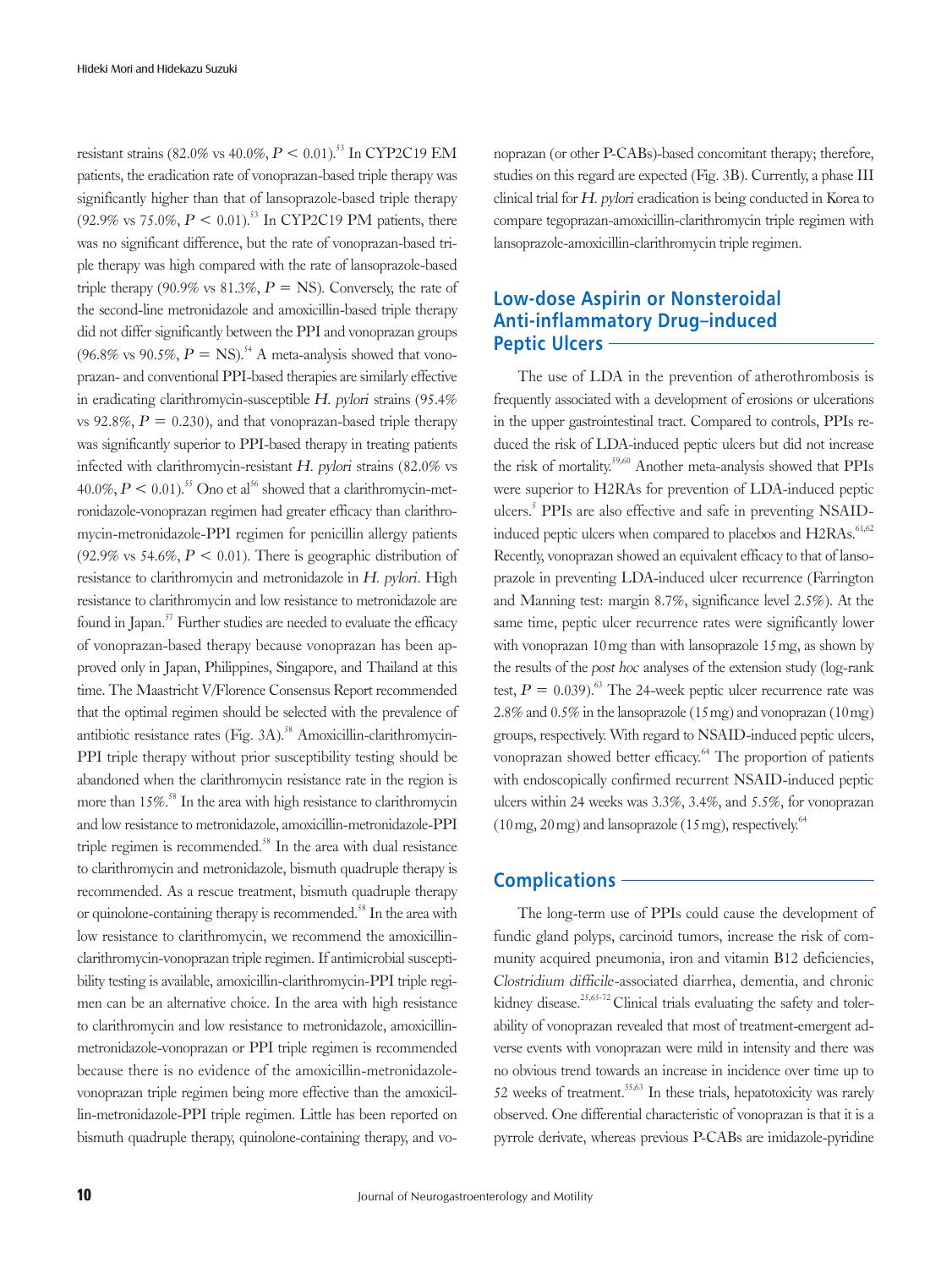

Figure 3. Strategy of proton pump inhibitor (PPI)-resistant Helicobacter pylori (H. pylori) eradication treatment. (A) Conventional strategy of H. pylori eradication treatment (an abridged edition of Management of Helicobacter pylori infection—the Maastricht V/Florence Consensus Report published by the European Helicobacter and Microbiota Study Group).<sup>58</sup> In areas of low clarithromycin (CAM) resistance (< 15%), amoxicillin (AMX), CAM, and PPI triple therapy is the recommended first-line treatment. In areas of high CAM resistance (> 15%) and low metronidazole (MTZ) resistance (< 15%), AMX, MTZ, and PPI triple therapy is recommended. In areas of dual resistance, bismuth quadruple therapy is recommended. Quinolone containing therapy and bismuth quadruple therapy are recommended as rescue therapy. (B) The authors propose a new strategy of H. pylori eradication treatment. AMX, CAM, and potassium-competitive acid blocker (P-CAB) triple therapy is sufficient treatment even for CAM resistant strains. AMX, MTZ, P-CAB, or PPI triple therapy, quinolone containing therapy and bismuth quadruple therapy may be recommended as rescue therapy.

derivates, which might cause the hepatotoxicity of previous P-CABs (SCH 28080 and AZD 0865) and subsequent termination of their clinical development.73,74 Serum gastrin levels tended to be higher in the vonoprazan group than in the PPI group.<sup>75,76</sup> Although there is no evidence that hypergastrinemia induced by PPIs or P-CABs causes neuroendocrine tumors in humans, P-CAB-induced stimulation of enterochromaffin cells and increased risk of neuroendocrine tumors remained. Bone fracture, hypomagnesemia, pneumonia, and C. difficile-associated diarrhea may also be caused by strong inhibition of gastric acid by continuous P-CABs treatment.<sup>6</sup> In addition, parietal cell protrusion and dilated oxyntic glands can be observed after vonoprazan treatment.<sup>77</sup> Vonoprazan treatment reduced the value of urea breath test in patients infected with H. pylori.<sup>78</sup> The long-term (5 years) effect of vonoprazan is currently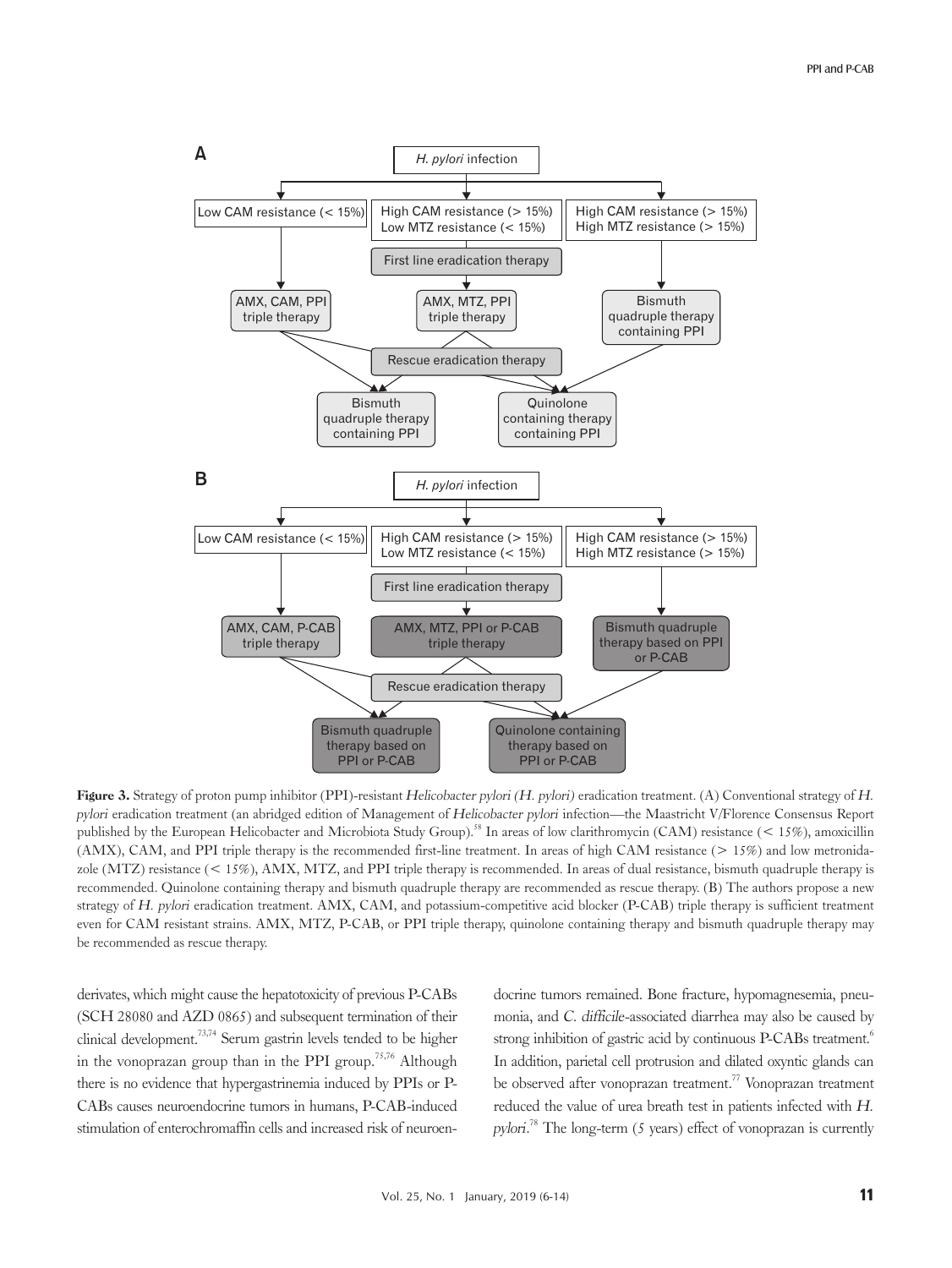under examination in patients receiving maintenance treatment for healed erosive esophagitis, and complications of long-term vonoprazan use need to be re-evaluated in the future.

# **Conclusions**

Vonoprazan, an effective P-CAB, improves the treatment of gastric acid-related conditions including GERD, H. pylori infection and LDA/NSAID-induced peptic ulcers. It is highly likely that global standard therapy for gastric acid-related conditions will change in the future. The long-term safety of vonoprazan is still being investigated. Because studies on other P-CABs are limited, further research is required to show the superiority of other P-CABs to conventional PPIs.

Acknowledgements: The part of this article has been presented in the lecture at Asian Postgraduate Course on Neurogastroenterology and Motility 2018, Seoul, Korea by Hidekazu Suzuki.

Financial support: This work was supported by a Grant-in-Aid for Scientific Research B (16H05291) to Hidekazu Suzuki from the Japan Society for the Promotion of Science.

Conflicts of interest: Hidekazu Suzuki received scholarship funds for the research from Daiichi-Sankyo, EA Pharma, Otsuka Pharmaceutical, and Tsumura, and received service honoraria from Astellas, AstraZeneca, Daiichi-Sankyo, Otsuka Pharmaceutical, Mylan EPD, Takeda Pharmaceutical, and Tsumura.

Author contributions: Hideki Mori and Hidekazu Suzuki wrote the manuscript; Hideki Mori made the Figures; and Hidekazu Suzuki supervised the all preparation of this article.

#### **References**

- 1. Mori H, Suzuki H, Matsuzaki J, et al. Efficacy of 10-day sitafloxacincontaining third-line rescue therapies for Helicobacter pylori strains containing the gyrA mutation. Helicobacter 2016;21:286-294.
- 2. Mori H, Suzuki H, Matsuzaki J, et al. Rifabutin-based 10-day and 14-day triple therapy as a third-line and fourth-line regimen for Helicobacter pylori eradication: a pilot study. United European Gastroenterol J 2016;4:380-387.
- 3. Gyawali CP, Fass R. Management of gastroesophageal reflux disease. Gastroenterology 2018;154:302-318.
- 4. Tajima A, Koizumi K, Suzuki K, et al. Proton pump inhibitors and recurrent bleeding in peptic ulcer disease. J Gastroenterol Hepatol 2008;23(suppl 2):S237-S241.
- 5. Mo C, Sun G, Wang YZ, Lu ML, Yang YS. PPI versus histamine H2 receptor antagonists for prevention of upper gastrointestinal injury associated with low-dose aspirin: systematic review and meta-analysis. PLoS One 2015;10:e0131558.
- 6. Sugano K. Vonoprazan fumarate, a novel potassium-competitive acid blocker, in the management of gastroesophageal reflux disease: safety and clinical evidence to date. Therap Adv Gastroenterol 2018;11:1756283X17745776.
- 7. Huang JQ, Hunt RH. Pharmacological and pharmacodynamic essentials of  $H_2$ -receptor antagonists and proton pump inhibitors for the practising physician. Best Pract Res Clin Gastroenterol 2001;15:355-370.
- 8. Shin JM, Kim N. Pharmacokinetics and pharmacodynamics of the proton pump inhibitors. J Neurogastroenterol Motil 2013;19:25-35.
- 9. Ishizaki T, Horai Y. Review article: cytochrome P450 and the metabolism of proton pump inhibitors--emphasis on rabeprazole. Aliment Pharmacol Ther 1999;13(suppl 3):27-36.
- 10. Deshpande N, V S, V V RK, et al. Rapid and ultra-rapid metabolizers with CYP2C19\*17 polymorphism do not respond to standard therapy with proton pump inhibitors. Meta Gene 2016;9:159-164.
- 11. Andersson T, Holmberg J, Röhss K, Walan A. Pharmacokinetics and effect on caffeine metabolism of the proton pump inhibitors, omeprazole, lansoprazole, and pantoprazole. Br J Clin Pharmacol 1998;45:369-375.
- 12. Abelö A, Andersson TB, Antonsson M, Naudot AK, Skånberg I, Weidolf L. Stereoselective metabolism of omeprazole by human cytochrome P450 enzymes. Drug Metab Dispos 2000;28:966-972.
- 13. Kuo CH, Lu CY, Shih HY, et al. CYP2C19 polymorphism influences Helicobacter pylori eradication. World J Gastroenterol 2014;20:16029- 16036.
- 14. Junghard O, Hassan-Alin M, Hasselgren G. The effect of the area under the plasma concentration vs time curve and the maximum plasma concentration of esomeprazole on intragastric pH. Eur J Clin Pharmacol 2002;58:453-458.
- 15. Mejia A, Kraft WK. Acid peptic diseases: pharmacological approach to treatment. Expert Rev Clin Pharmacol 2009;2:295-314.
- 16. Sachs G, Shin JM, Munson K, et al. Review article: the control of gastric acid and Helicobacter pylori eradication. Aliment Pharmacol Ther 2000;14:1383-1401.
- 17. Yu KS, Bae KS, Shon JH, et al. Pharmacokinetic and pharmacodynamic evaluation of a novel proton pump inhibitor, YH1885, in healthy volunteers. J Clin Pharmacol 2004;44:73-82.
- 18. Kim YG, Jang BI, Kim TN. A matched case-control study of a novel acid-pump antagonist and proton-pump inhibitor for the treatment of iatrogenic ulcers caused by endoscopic submucosal dissection. Gut and liver 2010;4:25-30.
- 19. Takahashi N, Take Y. Tegoprazan, a novel potassium-competitive acid blocker to control gastric acid secretion and motility. J Pharmacol Exp Ther 2018;364:275-286.
- 20. Yi S, Lee H, Jang SB, et al. A novel  $K^+$  competitive acid blocker, YH4808, sustains inhibition of gastric acid secretion with a faster onset than esomeprazole: randomised clinical study in healthy volunteers. Aliment Pharmacol Ther 2017;46:337-346.
- 21. Kim E, Kim A, Yi S, et al. Effect of food on the pharmacokinetics of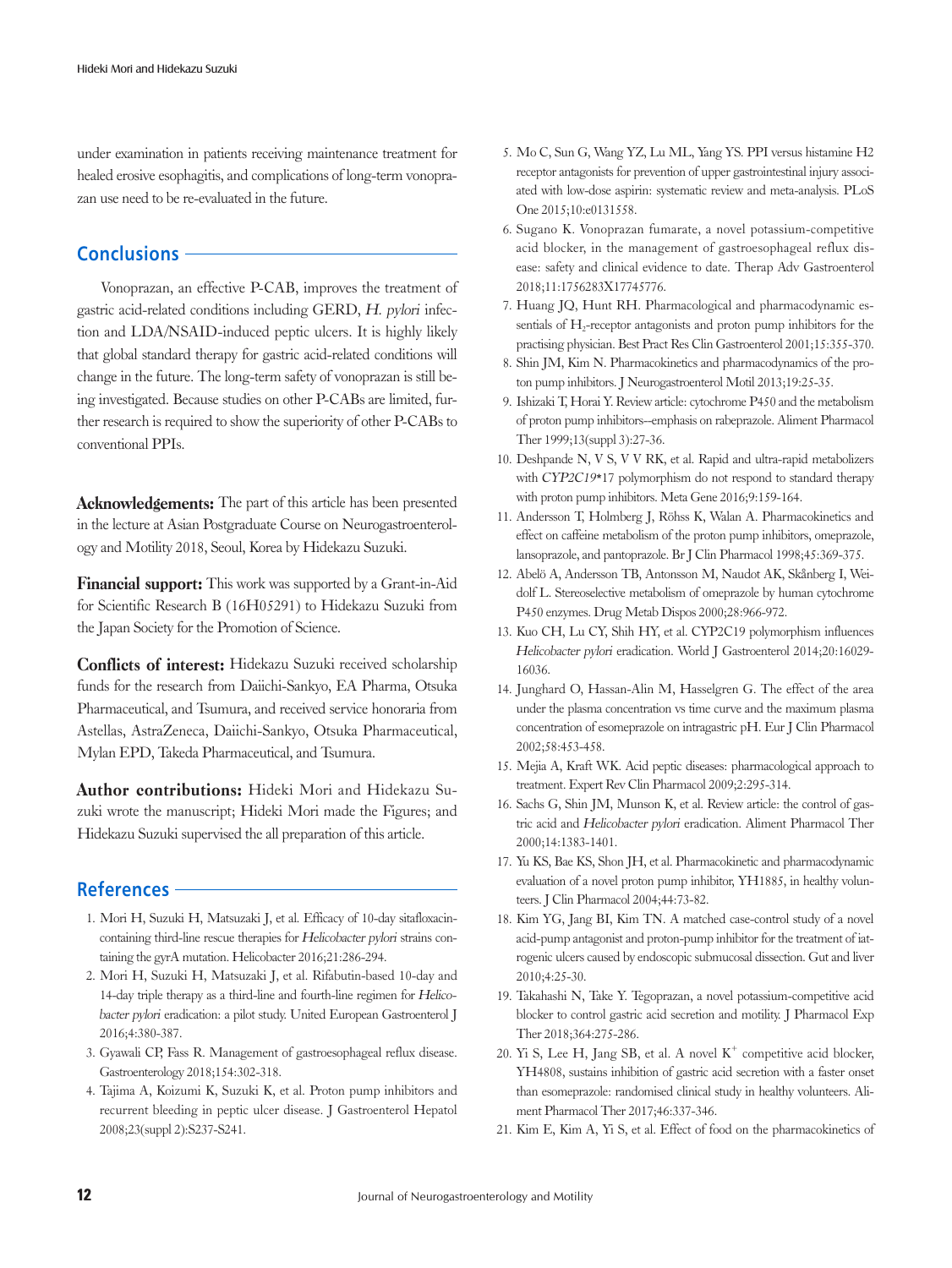YH4808, a potassium-competitive acid blocker, after single- and multiple-oral dosing in healthy subjects. Eur J Clin Pharmacol 2018;74:1261- 1272.

- 22. Sunwoo J, Oh J, Moon SJ, et al. Safety, tolerability, pharmacodynamics and pharmacokinetics of DWP14012, a novel potassium-competitive acid blocker, in healthy male subjects. Aliment Pharmacol Ther 2018;48:206-218.
- 23. Li CY, Su M, Yan YY, et al. KFP-H008 blocks gastric acid secretion through inhibiting  $H^+$ -K<sup>+</sup>-ATPase. Eur J Pharmacol 2017;810:112-119.
- 24. Oshima T, Miwa H. Potent potassium-competitive acid blockers: a new era for the treatment of acid-related diseases. J Neurogastroenterol Motil 2018;30:334-344.
- 25. Klatte DCF, Gasparini A, Xu H, et al. Association between proton pump inhibitor use and risk of progression of chronic kidney disease. Gastroenterology 2017;153:702-710.
- 26. Sakurai Y, Mori Y, Okamoto H, et al. Acid-inhibitory effects of vonoprazan 20 mg compared with esomeprazole 20 mg or rabeprazole 10 mg in healthy adult male subjects--a randomised open-label cross-over study. Aliment Pharmacol Ther 2015;42:719-730.
- 27. Scott DR, Munson KB, Marcus EA, Lambrecht NW, Sachs G. The binding selectivity of vonoprazan (TAK-438) to the gastric  $H^+$ ,  $K^+$ -ATPase. Aliment Pharmacol Ther 2015;42:1315-1326.
- 28. Kagami T, Sahara S, Ichikawa H, et al. Potent acid inhibition by vonoprazan in comparison with esomeprazole, with reference to CYP2C19 genotype. Aliment Pharmacol Ther 2016;43:1048-1059.
- 29. Iwakiri K, Kinoshita Y, Habu Y, et al. Evidence-based clinical practice guidelines for gastroesophageal reflux disease 2015. J Gastroenterol 2016;51:751-767.
- 30. Chiba N, De Gara CJ, Wilkinson JM, Hunt RH. Speed of healing and symptom relief in grade II to IV gastroesophageal reflux disease: a metaanalysis. Gastroenterology 1997;112:1798-1810.
- 31. Caro JJ, Salas M, Ward A. Healing and relapse rates in gastroesophageal reflux disease treated with the newer proton-pump inhibitors lansoprazole, rabeprazole, and pantoprazole compared with omeprazole, ranitidine, and placebo: evidence from randomized clinical trials. Clin Ther 2001;23:998-1017.
- 32. Kawano S, Murata H, Tsuji S, et al. Randomized comparative study of omeprazole and famotidine in reflux esophagitis. J Gastroenterol Hepatol 2002;17:955-959.
- 33. Zheng RN. Comparative study of omeprazole, lansoprazole, pantoprazole and esomeprazole for symptom relief in patients with reflux esophagitis. World J Gastroenterol 2009;15:990-995.
- 34. Khan M, Santana J, Donnellan C, Preston C, Moayyedi P. Medical treatments in the short term management of reflux oesophagitis. Cochrane Database Syst Rev 2007:CD003244.
- 35. Ashida K, Sakurai Y, Hori T, et al. Randomised clinical trial: vonoprazan, a novel potassium-competitive acid blocker, vs. lansoprazole for the healing of erosive oesophagitis. Aliment Pharmacol Ther 2016;43:240-251.
- 36. Asaoka D, Nagahara A, Hojo M, et al. Efficacy of a potassiumcompetitive acid blocker for improving symptoms in patients with reflux esophagitis, non-erosive reflux disease, and functional dyspepsia. Biomed

Rop 2017;6:175-180.

- 37. Kinoshita Y, Hongo M. Efficacy of twice-daily rabeprazole for reflux esophagitis patients refractory to standard once-daily administration of PPI: the Japan-based TWICE study. Am J Gastroenterol 2012;107:522- 530.
- 38. Adachi K, Komazawa Y, Mihara T, et al. Administration of H2 receptor antagonist with proton pump inhibitor is effective for long-term control of refractory reflux esophagitis. J Clin Gastroenterol 2004;38:297-298.
- 39. Lim HC, Kim JH, Youn YH, Lee EH, Lee BK, Park H. Effects of the addition of mosapride to gastroesophageal reflux disease patients on proton pump inhibitor: a prospective randomized, double-blind study. J Neurogastroenterol Motil 2013;19:495-502.
- 40. Takeuchi T, Takahashi Y, Kawaguchi S, et al. Therapy of gastroesophageal reflux disease and functional dyspepsia overlaps with symptoms after usual-dose proton pump inhibitor: acotiamide plus usual-dose proton pump inhibitor versus double-dose proton pump inhibitor. J Gastroenterol Hepatol 2018;33:623-630.
- 41. Hoshino S, Kawami N, Takenouchi N, et al. Efficacy of vonoprazan for proton pump inhibitor-resistant reflux ssophagitis. Digestion 2017;95:156-161.
- 42. Iwakiri K, Sakurai Y, Shiino M, et al. A randomized, double-blind study to evaluate the acid-inhibitory effect of vonoprazan (20 mg and 40 mg) in patients with proton-pump inhibitor-resistant erosive esophagitis. Therap Adv Gastroenterol 2017;10:439-451.
- 43. Shinozaki S, Osawa H, Hayashi Y, et al. Vonoprazan 10 mg daily is effective for the treatment of patients with proton pump inhibitor-resistant gastroesophageal reflux disease. Biomed Rep 2017;7:231-235.
- 44. Ashida K, Iwakiri K, Hiramatsu N, et al. Maintenance for healed erosive esophagitis: phase III comparison of vonoprazan with lansoprazole. World J Gastroenterol 2018;24:1550-1561.
- 45. Leodolter A, Penagini R. On-demand therapy is a valid strategy in GERD patients: pros and cons. Dig Dis 2007;25:175-178.
- 46. Umezawa M, Kawami N, Hoshino S, et al. Efficacy of on-demand therapy using 20-mg vonoprazan for mild reflux esophagitis. Digestion 2018;97:309-315.
- 47. Kato M, Ito N, Demura M, Kubo K, Mabe K, Harada N. Study for every other day administration of vonoprazan in maintenance treatment of erosive GERD: study protocol for a multicentre randomised cross-over study. BMJ Open Gastroenterol 2018;5:e000197.
- 48. Marcus EA, Inatomi N, Nagami GT, Sachs G, Scott DR. The effects of varying acidity on Helicobacter pylori growth and the bactericidal efficacy of ampicillin. Aliment Pharmacol Ther 2012;36:972-979.
- 49. Villoria A, Garcia P, Calvet X, Gisbert JP, Vergara M. Meta-analysis: high-dose proton pump inhibitors vs. standard dose in triple therapy for Helicobacter pylori eradication. Aliment Pharmacol Ther 2008;28:868- 877.
- 50. Zhao F, Wang J, Yang Y, et al. Effect of CYP2C19 genetic polymorphisms on the efficacy of proton pump inhibitor-based triple therapy for Helicobacter pylori eradication: a meta-analysis. Helicobacter 2008;13:532-541.
- 51. Furuta T, Shirai N, Sugimoto M, Nakamura A, Hishida A, Ishizaki T. Influence of CYP2C19 pharmacogenetic polymorphism on proton pump